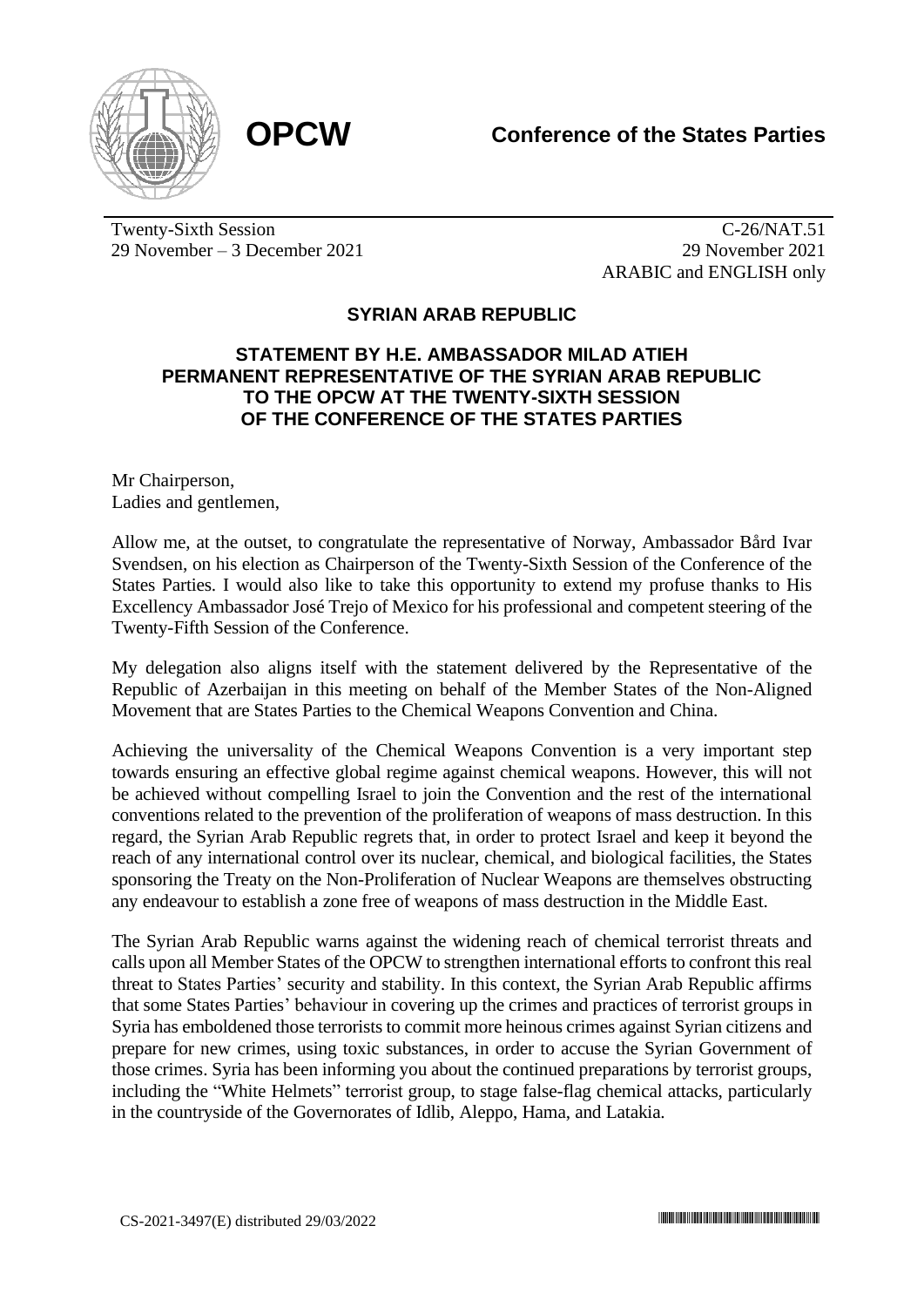C-26/NAT.51 page 2

In 2013, Syria acceded to the Chemical Weapons Convention voluntarily and in good faith, as it believes in the rejection of the use of chemical weapons by anyone, anywhere, and under any circumstances. Syria has faithfully and credibly implemented its sovereign decision to end the Syrian chemical dossier, which was achieved in record time. Despite the very difficult and complex circumstances it has been going through, Syria has accomplished what some other States which had acceded to the Convention many years before did not accomplish. Unfortunately, what Syria has been subjected to within the OPCW over the past years has made us raise a serious question about the Organisation's ability to carry out its mandate under the Convention and to withstand the pressure it is facing from the United States of America and its Western allies. This serious challenge is not specific to Syria but is rather part of a broader global problem of a systemic nature. This is because the OPCW has turned into an instrument of political manipulation, which has alienated it from its professionalism and thus its credibility. In light of this, we are extremely concerned about the current state of affairs. It has become necessary to halt this continuous deterioration in the Organisation's course of action and to begin seriously and urgently to correct this course and take the Organisation back to implementing its mandate, as the principal and neutral pillar of the chemical weapons non-proliferation regime. Despite all of this, Syria reiterates its extreme keenness on pursuing positive and constructive cooperation with the Technical Secretariat. As a token of its sincerity, Syria welcomed the convening of a meeting between Dr Faisal Mekdad, the Minister of Foreign Affairs and Expatriates, and the Director-General of the OPCW, as soon as possible in order to discuss the latest developments in relation to the Syrian chemical dossier. Preparations are underway to hold this meeting.

Despite the difficult circumstances that the Syrian Arab Republic is going through, as a result of the economic war waged on it by the United States of America and some Western States, namely the illegal unilateral coercive measures imposed on it, which have had a significant negative impact on the socio-economic conditions of Syrian citizens, in addition to the outbreak of the COVID-19 epidemic, Syria has never ceased to cooperate fully with the OPCW and its Technical Secretariat and teams in the framework of the implementation of its obligations.

The Syrian Arab Republic has faced an unprecedented campaign of scepticism and false accusations of not cooperating with the OPCW and its Technical Secretariat, with some States pre-empting the results of the technical consultations that are still ongoing between the Syrian National Authority and the Declaration Assessment Team (DAT) and taking advantage of the content of some reports related to the Syrian declaration and other OPCW reports on the matter. This is despite Syria's assertion that some of the technical issues under discussion between the Syrian National Authority and the DAT relate to different scientific interpretations, and that the process cannot be resolved in a distorted and selective manner. Therefore, no one has the right to jump directly to accusations regarding issues that are still under discussion and examination. The behaviour of those States is in blatant contradiction with the provisions of the Convention, the principles of international law and the Charter of the United Nations and is nothing more than an attempt to use the OPCW and the remaining technical aspects of the Syrian chemical dossier to serve their political purposes, in order to exert pressure on Syria. Yet, Syria continued its full and positive cooperation with the OPCW and committed itself to a structured dialogue with the DAT through rounds of consultations, of which twenty-four have been held so far, with the aim of closing the remaining outstanding technical issues.

Recently, some Western States have built their positions and false accusations on erroneous information contained in some fabricated reports suggesting that the Syrian Arab Republic does not want to hold the twenty-fifth round of consultations between the experts of the Syrian National Authority and the DAT. The truth, however, is that Syria welcomed the holding of this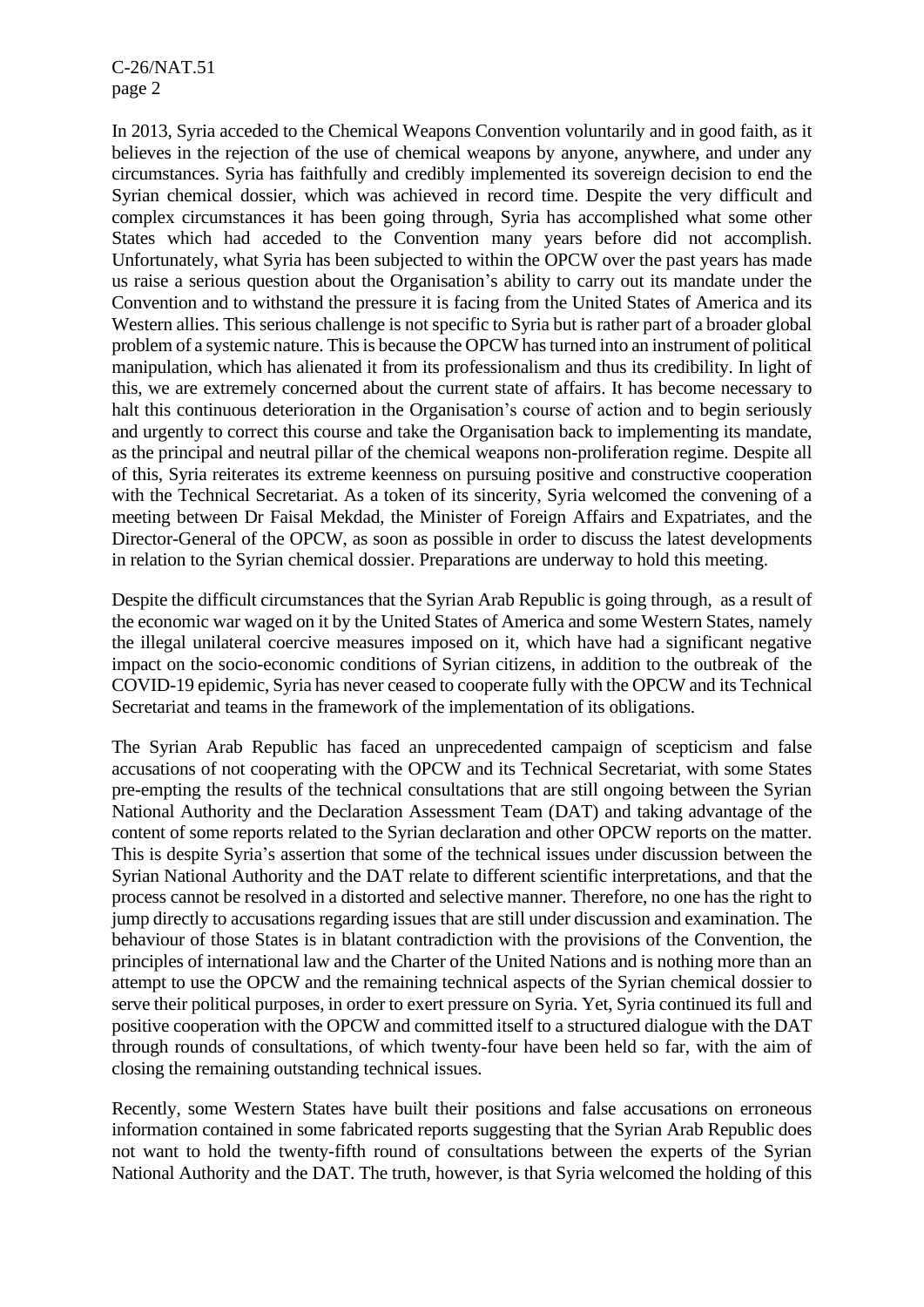round and informed the Technical Secretariat of the OPCW of its readiness to receive the DAT, as Syria is very keen to end the dossier of outstanding issues and has welcomed the round of consultations and expressed its serious desire to close this dossier once and for all.

Once again, the Syrian Arab Republic expresses its utter astonishment at the continued attempts by some States to level false accusations against Syria, regarding the two cylinders that were destroyed as a result of the brutal Israeli aggression of 8 June 2021 on a declared site, which also caused heavy material losses, both in buildings and equipment. Also, Syria is surprised at the failure of the OPCW and some States to condemn this aggression, or even to mention its perpetrators in anyway whatsoever. In this regard, we would like to point out that the Syrian National Authority provided the Technical Secretariat with the information available to it on the damage and losses caused to the site as a result of the brutal Israeli aggression against it. Those who make prejudgments and false accusations should have waited for the discussions and deliberations that the DAT will have with the Syrian National Authority, during the twenty-fifth round of consultations about the incident, and any detailed information which the team could obtain on the circumstances surrounding the incident.

The question which we had previously asked on several occasions remains unanswered: Who benefits from the elimination of such important evidence in the alleged Douma incident? As time goes by, and through the reports published in the international media, we have become certain of the extent of the falsification of facts surrounding this incident. The failure to mention the aggressor is nothing more than a barefaced attempt to cover up the aggressive Israeli practices against the sovereignty of a Member State of the United Nations and the OPCW. More still, this silence is a message of encouragement for Israel to continue its aggression against Syria, in addition to its unlimited support for terrorist groups that have used chemical weapons against the Syrian people and committed the most heinous crimes against innocent Syrian civilians.

On more than one occasion, the Syrian Arab Republic, along with many States, has made objective observations regarding the work of the Fact-Finding Mission (FFM). Yet, Syria cooperated with FFM teams and has provided them with all the facilitations required for the success of its missions. In this context, the Syrian Arab Republic affirms that the test of the work and credibility of the FFM does not come from politically motivated speeches and expressions of praise, but rather from the reports issued or to be issued by the FFM regarding the numerous incidents that it has investigated. This Mission has failed more than one test, and the evidence is clear to all States Parties. It has proved to be biased and unprofessional in more than one of the reports that it has issued. Examples include the reports on the Khan Sheikhoun incident (2017), the Aleppo incident (2018), the Saraqib incident (2018), and the Douma incident (2018). The scandals and falsification surrounding the report on the latter incident is apparent to all. Such an approach will not lead to fair and objective conclusions and findings. In this context, we stress the need for the FFM to correct the flaws marring its approach and working methods, comply with the provisions of the Convention, and abide by its professional standards and its Terms of Reference that were agreed upon with Syria. My country's Government is of the view that, after all these professional scandals, it has become unacceptable to remain silent on the FFM's continued operation according to those wrong methods. It stresses that what stands in the way of correcting them is the American-Western pressure aimed at using these non-objective FFM reports to accuse the Syrian Government of using chemical weapons and to cover up the crimes of terrorists and their arm, "the White Helmets" group.